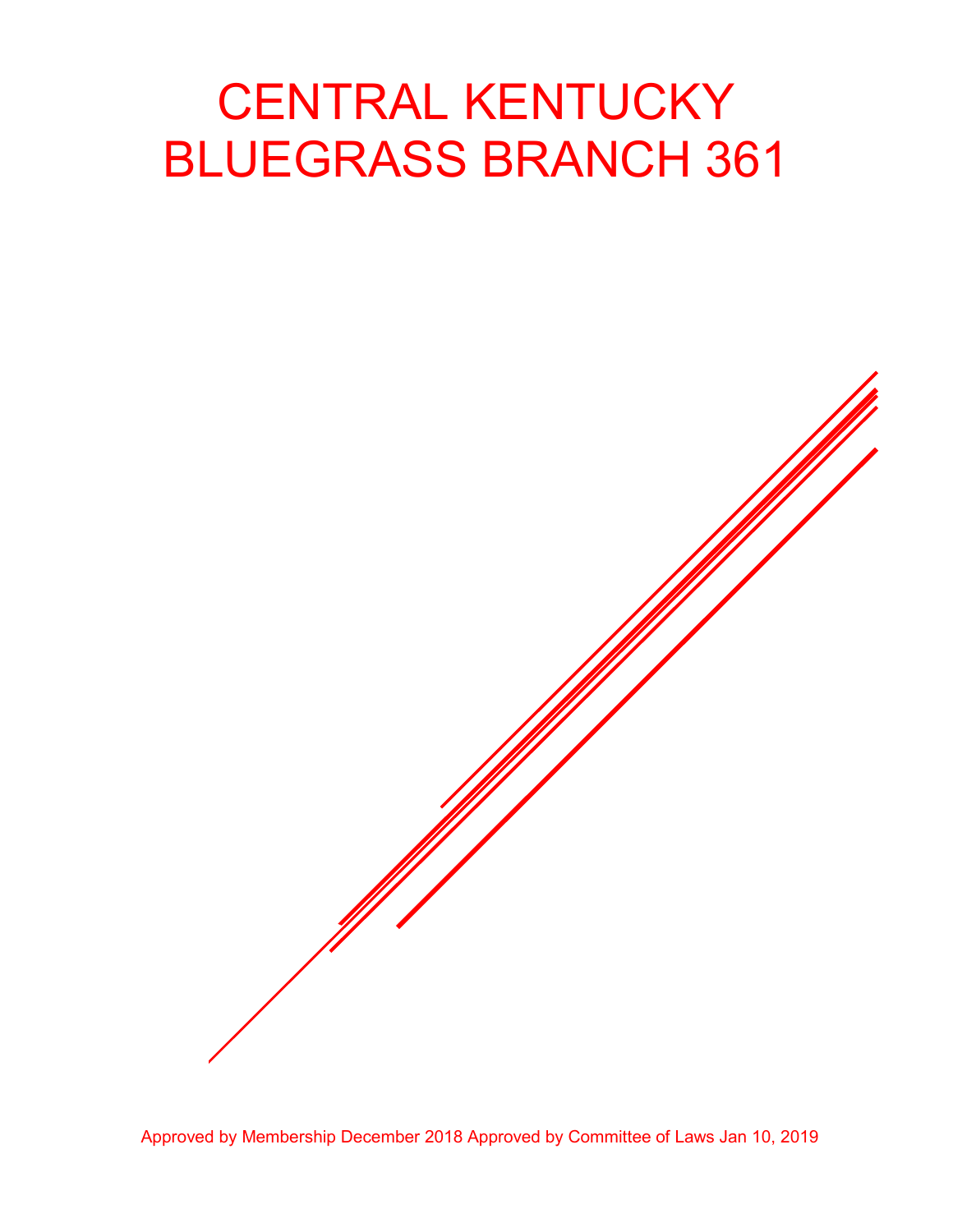# **CONTENTS**

|                                                                     | Page   |
|---------------------------------------------------------------------|--------|
|                                                                     |        |
| <b>Preamble</b>                                                     | 3      |
| <b>Article I: Name and Object</b>                                   | 3      |
| <b>Section I: Branch Name</b>                                       | 3      |
| <b>Section II: Objective</b><br><b>Article II: Membership</b>       | 3<br>3 |
| <b>Section I: Applications</b>                                      | 3      |
| <b>Section II: Discrimination</b>                                   | 3      |
| <b>Section III: Requirements</b>                                    | 3      |
| <b>Section IV: How to Apply</b>                                     | 3      |
| <b>Section V: Supervisory Employees</b>                             | 3      |
| <b>Article III: Meetings</b>                                        | 3      |
| <b>Section I: Schedule</b>                                          | 3      |
| <b>Section II: Special</b>                                          | 4      |
| <b>Section III: Quorum</b>                                          | 4      |
| <b>Section IV: Chair</b>                                            | 4      |
| <b>Section V: Discussions</b>                                       | 4      |
| <b>Section VI: Required Attendance</b>                              | 4      |
| <b>Section VII: Steward Meetings</b>                                | 4      |
| <b>Article IV: Officers</b>                                         | 4      |
| <b>Section I: Officer List</b>                                      | 4      |
| Section II: Eligibility to Run                                      | 4      |
| <b>Section III: Executive Board</b>                                 | 4      |
| <b>Article V: Nomination - Elections</b>                            | 4      |
| <b>Section I: Governorship</b>                                      | 4      |
| <b>Section II: Who May Run</b>                                      | 5      |
| <b>Section III: Notice</b>                                          | 5      |
| <b>Section IV: Delegates</b>                                        | 5      |
| <b>Section V: How to Conduct</b>                                    | 5      |
| <b>Section VI: When to Conduct</b>                                  | 5      |
| <b>Section VII: Automatic Delegates</b>                             | 5      |
| <b>Section VIII: Committee</b>                                      | 5      |
| <b>Section IX: Special</b><br><b>Article VI: Duties of Officers</b> | 5<br>6 |
| <b>Section I: President</b>                                         | 6      |
| <b>Section II: Vice-President</b>                                   | 6      |
| <b>Section III: Recording Secretary</b>                             | 6      |
| <b>Section IV: Financial Secretary/Treasurer</b>                    | 6      |
| Section V: Assistant Financial Secretary/Treasurer                  | 7      |
| <b>Section VI: Sergeant-at-Arms</b>                                 | 7      |
| <b>Section VII: Health Benefits Representative</b>                  | 7      |
| <b>Section VIII: Director of Retirees</b>                           | 7      |
| <b>Section IX: Trustees</b>                                         | 7      |
| <b>Section X: Officer Vacancies</b>                                 | 7      |
| <b>Section XI: Additional Duties</b>                                | 7      |
| <b>Section XII: Bonding</b>                                         | 8      |
| Article VII: Dues-Fees-Fines-Assessments                            | 8      |
| Section I: Dues of the Branch                                       | 8      |
| <b>Section II: Fines/Forfeitures</b>                                | 8      |
| <b>Section III: Dues Increase</b>                                   | 8      |
| <b>Section IV: Retirement Dues</b>                                  | 8      |
| <b>Section V: Time Limits</b>                                       | 8      |
| <b>Article VIII: Branch Payment of Dues</b>                         | 8      |
| <b>Section I: Funds Relief</b>                                      | 8      |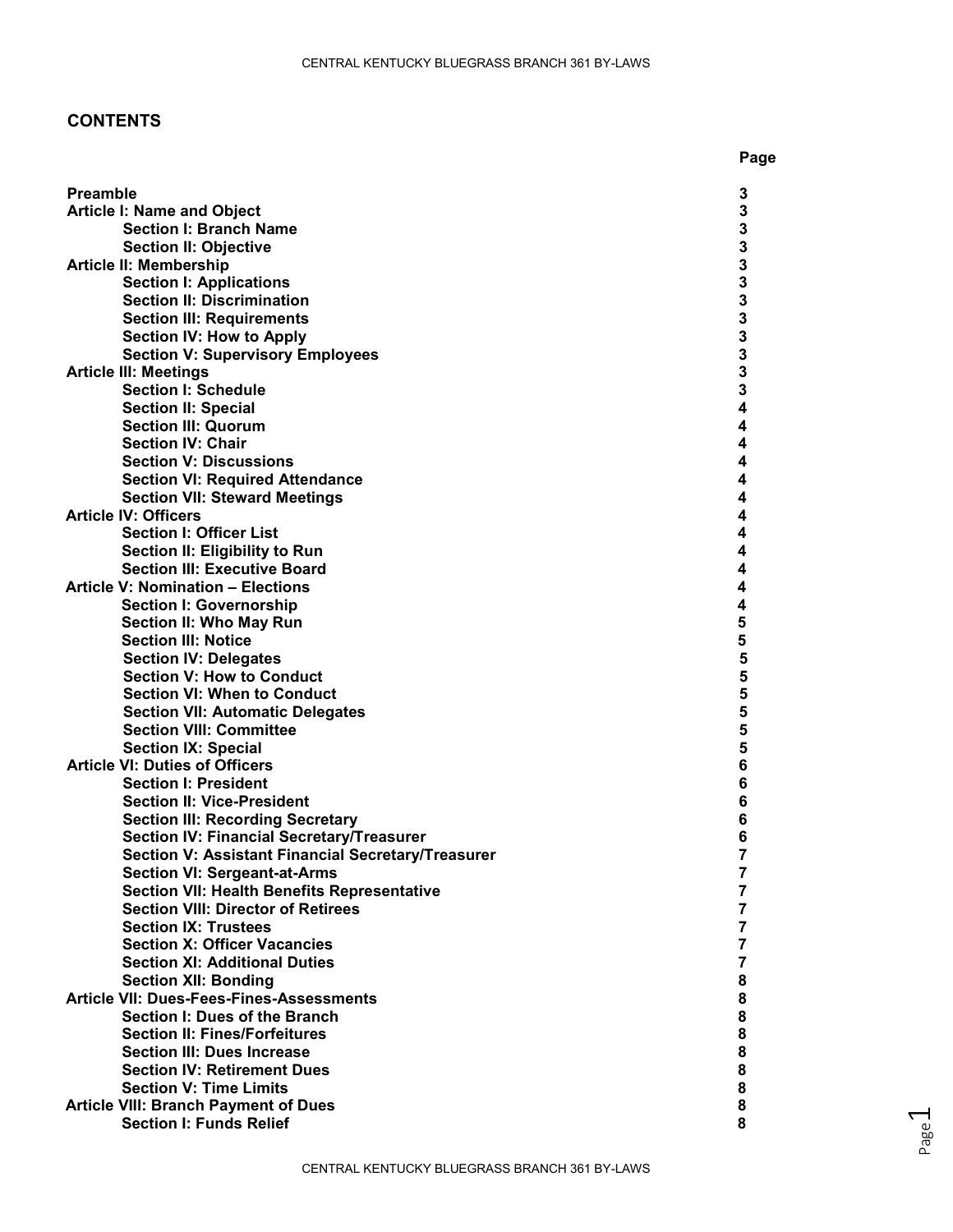| <b>Article IX: Committees</b>                             | 8               |
|-----------------------------------------------------------|-----------------|
| <b>Section I: Presidential Appointment</b>                | 8               |
| <b>Article X: Charges</b>                                 | 8               |
| <b>Article XI: Appeals</b>                                | 9               |
| <b>Article XII: Funds</b>                                 | 9               |
| <b>Section I: Name of Bank</b>                            | 9               |
| <b>Section II: Budget</b>                                 | 9               |
| <b>Section III: Expenditure Authorization</b>             | 9               |
| <b>Section IV: Travel Expenses</b>                        | 9               |
| <b>Section V: Union Leave Reimbursement</b>               | 9               |
| <b>Section VI: Presidents Fund</b>                        | 10              |
| <b>Section VII: Salaries</b>                              | 10              |
| <b>Section IX: Travel Reimbursement</b>                   | 11              |
| Section X: Rate of Pay                                    | 11              |
| <b>Section XI: Credit Cards</b>                           | 11              |
| <b>Article XIII: Indemnification</b>                      | 11              |
| Article XIV: Delegation of Authority and Responsibilities | 11              |
| <b>Section I: Additional Officer Duties</b>               | 11              |
| <b>President</b>                                          | 11              |
| <b>Vice-President</b>                                     | 11              |
| <b>Recording Secretary</b>                                | 11              |
| <b>Financial Secretary/Treasurer</b>                      | 11              |
| <b>Assistant Financial Secretary/Treasurer</b>            | 11              |
| <b>Sergeant-at-Arms</b>                                   | 11              |
| <b>Section II: Administrative Duties</b>                  | 12              |
| <b>Section III: Contractual Administration</b>            | 12              |
| <b>Section IV: Training and Education</b>                 | 12 <sup>°</sup> |
| <b>Section V: Social and Charitable Activities</b>        | 12              |
| Section VI: Additional Responsibilities for Steward       | 12              |
| <b>Branch Activities</b>                                  | 12              |
| <b>Food Drive</b>                                         | 12              |
| <b>Membership</b>                                         | 12              |
| <b>Training</b>                                           | 12              |
| <b>Article XV: By-Laws Amendments</b>                     | 12              |
| <b>Section I: How to Amend</b>                            | 12              |
| <b>Section II: Introduction of Proposals</b>              | 12              |
| <b>Section III: Changes to Proposals</b>                  | 12              |
| <b>Section IV: Vote on Changes</b>                        | 13              |
| <b>Section V: Final Vote</b>                              | 13              |
| <b>Section VI: Effective Date</b>                         | 13              |
| <b>Section VII: Parliamentary Procedure</b>               | 13              |
| <b>Section VIII: Supersession</b>                         | 13              |
| <b>Article XVI: General Rules</b>                         | 13              |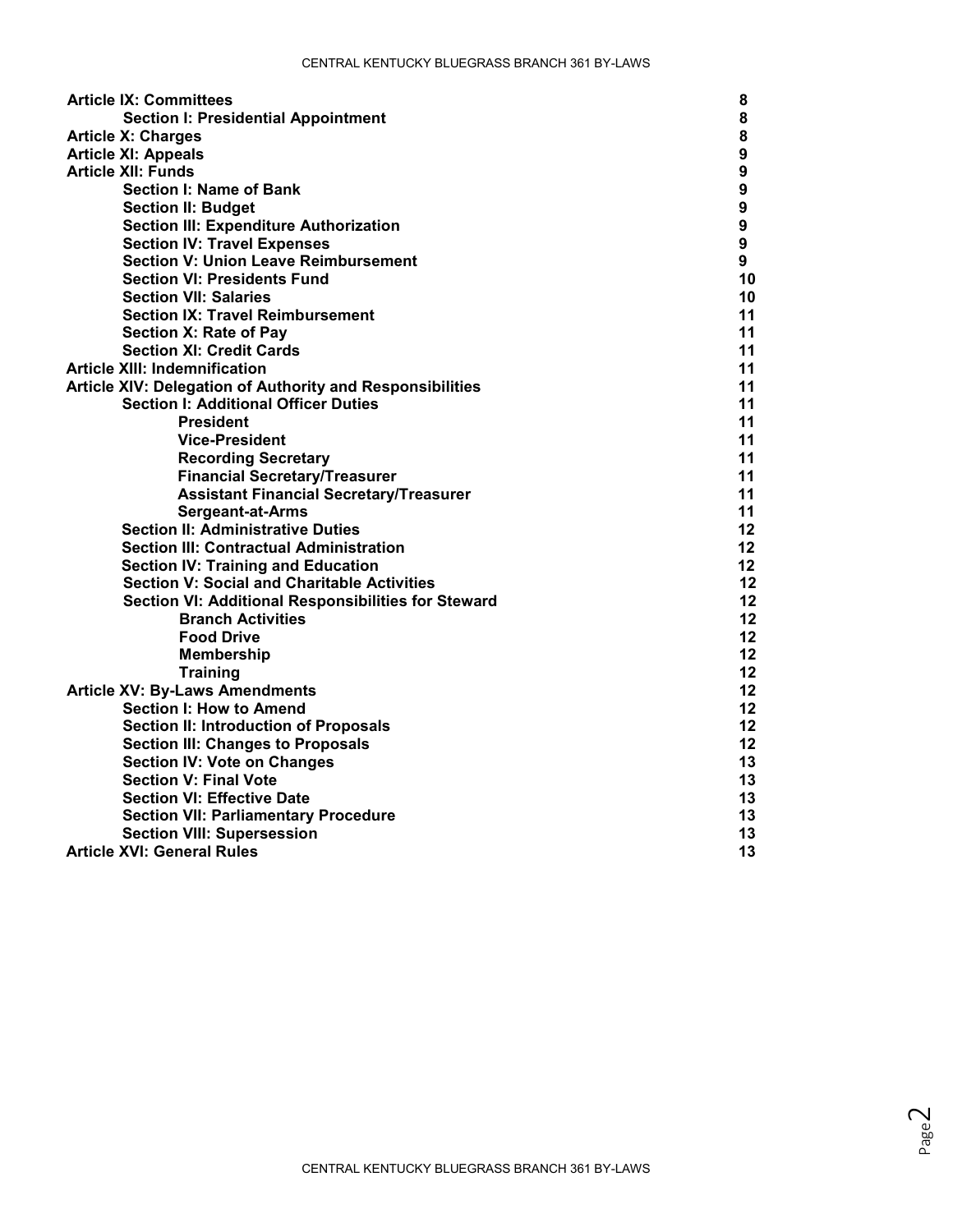## **PREAMBLE**

These are the By-Laws of Central Kentucky Bluegrass Branch 361, Lexington, Kentucky of the National Association of Letter Carriers. These By-Laws and those that may be adopted in the future will conform to the National Constitution for the Government of the Association of Letter Carriers.

## **ARTICLE I: NAME AND OBJECT**

#### **Section I: Branch Name**

This Branch shall be known as the Central Kentucky Bluegrass Branch 361, Lexington, Kentucky of the National Association of Letter Carriers of the United States of America.

## **Section II: Objective**

The object of this Branch is to unite all employees who are eligible for membership under Article II, Sections I and II of the National Constitution into one harmonious body for their mutual benefit and to assist the National Association of Letter Carriers in its effort to improve the condition of its entire membership.

## **ARTICLE II: MEMBERSHIP**

## **Section I: Applications**

All sections of the Article II of the National Constitution will apply.

## **Section II: Discrimination**

There shall be no discrimination in accepting members of this Branch.

#### **Section III: Requirements**

(a) Regular members of this Branch will be all Postal Employees and Retirees from the United States Postal Service who are non-supervisory employees. Regular members shall have all voting and organization rights.

(b) Associate members shall be other Federal Employees presently on the membership rolls and Supervisory employees of the Postal Career Service who maintain membership for participation in insurance program benefits only. Associate members do not have the right to hold office or vote at any meetings or in Branch elections. They can vote on any proposition to raise the dues of Associate members or any proposition having top to do with insurance or benefit plans to which they belong.

#### **Section IV: How to Apply**

Applications for membership must be in writing which shall be accomplished by completing PS Form 1187 (dues checkoff-provision). This form must be signed and filed by all applicants seeking membership in NALC Branch 361.

#### **Section V: Supervisory Employees**

All applications for membership from Supervisory Postal Employees who wish to pay full NALC dues in order to join the Health Benefit Plan **by completing PS Form1187** will be accepted, but these members will have no voice in Branch affairs whatsoever.

## **ARTICLE III: MEETINGS**

#### **Section I: Schedule**

The regular meeting of this Branch will be held once a month at 7:00 pm, on the first Tuesday of each month. However, if the meeting would fall on a holiday or the day following a holiday, the meeting shall be held on the second Tuesday of that month.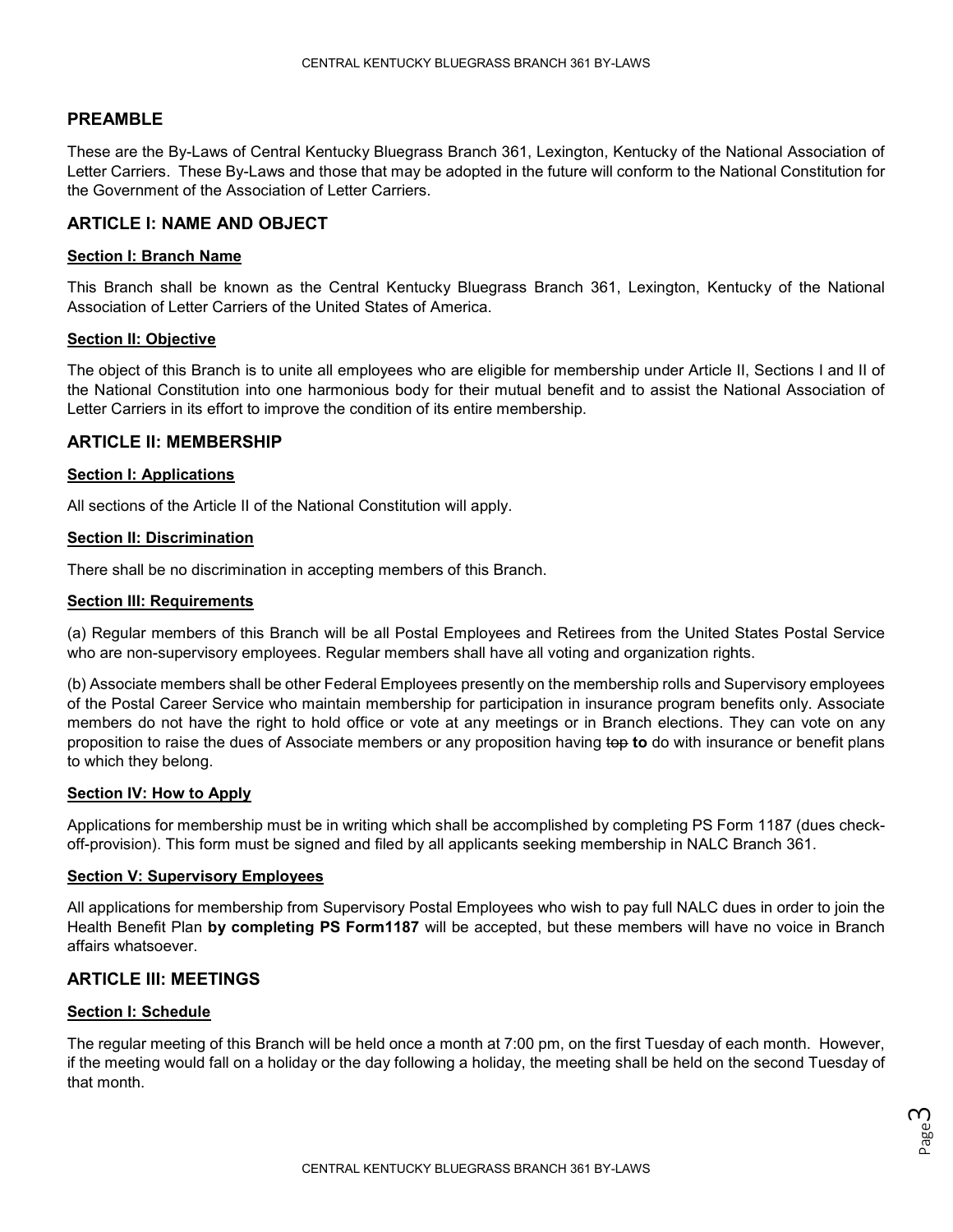#### **Section II: Special**

Special meetings shall be called by the President upon written request of at least twenty (20) members in good standing or by the vote of the Branch. Notice of this meeting must be given by the Recording Secretary, stating object and call. No business shall be transacted other than that for which the special meeting is called.

#### **Section III: Quorum**

The Branch meeting will be called to order if a quorum of ten (10) members are present.

#### **Section IV: Chair**

In the absence of the President and Vice-President, the Financial Secretary/Treasurer or Recording Secretary will chair the meeting.

#### **Section V: Discussions**

All discussions will be governed by the Roberts Rules of Order along with applicable general rules of the Branch.

#### **Section VI: Required Attendance**

All paid and Salaried expense positions will attend all Branch meetings and mandatory training sessions without exception, or they will be required to forfeit pay for that month. In emergency situations or union activities deemed appropriate by the Executive Board, the Executive Board can excuse the paid person and, if excused, the forfeiture is not required. Two times during the year a salaried person may be excused for annual leave purposes.

#### **Section VII: Steward Meetings**

Stewards shall attend mandatory bi-monthly training on the third Tuesday of odd months or as determined at the prior meeting, or as the President may direct, with one excused absence per year for annual leave. Stewards shall attend at least one KIM region 6 training during their three-year term.

## **ARTICLE IV: OFFICERS**

#### **Section I: Officer List**

The officers of the Branch shall be President, Vice President, Recording Secretary, Financial Secretary/Treasurer, Assistant Financial Secretary/Treasurer, Sergeant at Arms, Health Benefits Representative, Director of Retirees and three (3) members of the Board of Trustees.

(In accordance with Article IV of the National Constitution for the Government of Subordinate Branches the Branch has consolidated the offices of Financial Secretary and Treasurer.)

#### **Section II: Eligibility to Run**

All regular members are eligible to be elected to an office in this Branch, except for anyone who has served in a supervisory capacity in the two (2) years preceding the election, or anyone who has had an application pending for a supervisory position during that same time. All officers will be elected for a term of three (3) years, or until their successors are elected.

#### **Section III: Executive Board**

The Executive Board of this Branch shall consist of all elected officers. They shall meet at 7:00 pm on the last Tuesday of each month or as determined at the prior monthly meeting, or as the President may direct.

## **ARTICLE V: NOMINATIONS – ELECTIONS**

#### **Section I: Governorship**

All elections shall be conducted as outlined in Article V of the National Constitution.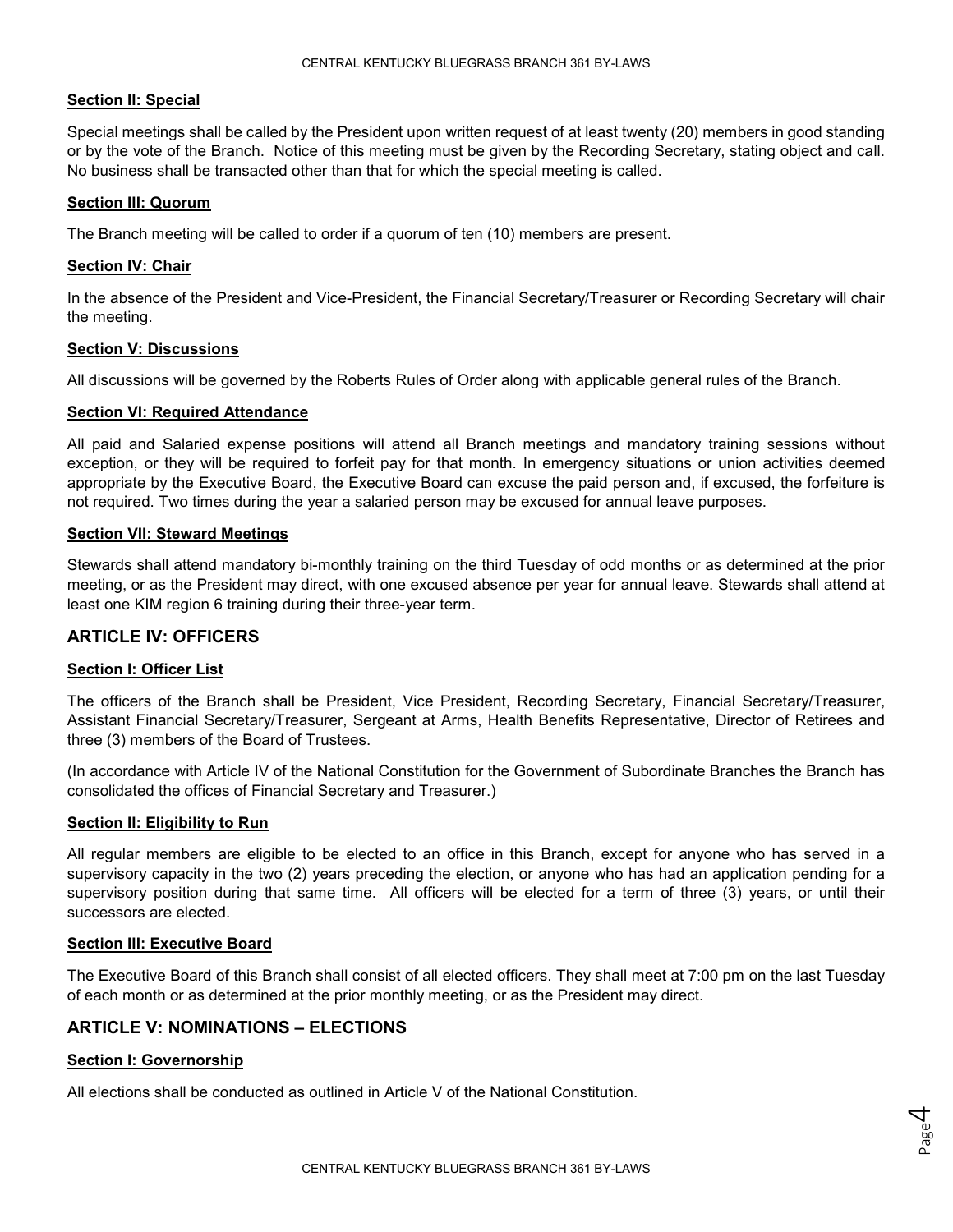#### **Section II: Who may Run**

**Article V applies** to all elections for Branch Officers, Stewards and Convention Delegates.

#### **Section III: Notice**

**(1)** Notice of the election will be posted in the August Postal Record of the election year.

**(2)** Nominations of Officers, Stewards, and Convention Delegates will be at the October meeting of the election year. All nominees that have someone with the same or similar names in the Branch shall be identified by their work location at the time of nomination. Retirees shall be identified by the abbreviation "RET." Anyone who has been nominated for an office of this Branch may also be nominated to run for Steward in their respective work location. Only someone that works in their section at the time of nomination may nominate Stewards (self-nominating is accepted).

**(3)** The Election Committee will make all nominees aware of the election results prior to the December meeting of the election year. They will announce the results to the membership at the December meeting of the election year and in the December-January-February Issue of the News and Views of the election year.

**(4)** New Officers and Stewards are to be sworn in at the December monthly meeting of the election year.

#### **Section IV: Delegates**

Delegates to the State and National Conventions must be a member in good standing. They must have attended at least 80% of the monthly Branch meetings during the period between the time of their nomination and the date of submission of registration and/or funds submitted for travel and/or lodging in order for the Branch to pay or reimburse expenses. Upon notification to the Branch President and approval by the Executive Board, an absentee may be excused. Any member in good standing may attend as a delegate, if elected, and within the number of authorized Branch delegates for each convention year at own expense.

#### **Section V: How to Conduct**

Election of all Officers, Stewards, and Convention Delegates shall be by secret ballots, to be mailed out to all regular Branch members and Retirees at their last known address. This mailing shall be no later than October 20th of each election year. Ballots must be returned to the Election Committee so as to be received no later than November 10th **of the Election year.** Election results will be presented by the Election Committee at the December meeting. No write-in candidates are allowed.

#### **Section VI: When to Conduct**

Elections shall be held every three (3) years starting in 1984. Each officer shall be elected by secret mail ballot to serve for the three (3) years. Stewards shall be elected for a period of three (3) years. A delegate list shall be for the same three (3) year period with selection by numerical standing.

#### **Section VII: Automatic Delegates**

President, Vice President, Recording Secretary, and Financial Secretary/Treasurer shall be Delegates to all State and National Conventions. The notice of election and actual voting ballot shall contain notification that these officers are automatic delegates.

#### **Section VIII: Committee**

The Election Committee shall consist of a minimum of eight (8) members that volunteer. In the case of insufficient volunteers, the presiding official at the meeting for nominations shall appoint sufficient members. These committee members shall select a Chairperson. No candidate for office can be on the Election Committee.

#### **Section IX: Special**

If the President and Vice President offices become vacant, a special election shall be called for by the executive board. Nominations for the two offices will occur at the first monthly meeting that allows for notice of nominations to be mailed to the membership twenty-one days in advance. It will be the duty of the Sergeant at Arms to conduct the monthly meetings, accept nominations and appoint an election committee. Within ten days of the nomination, ballots will be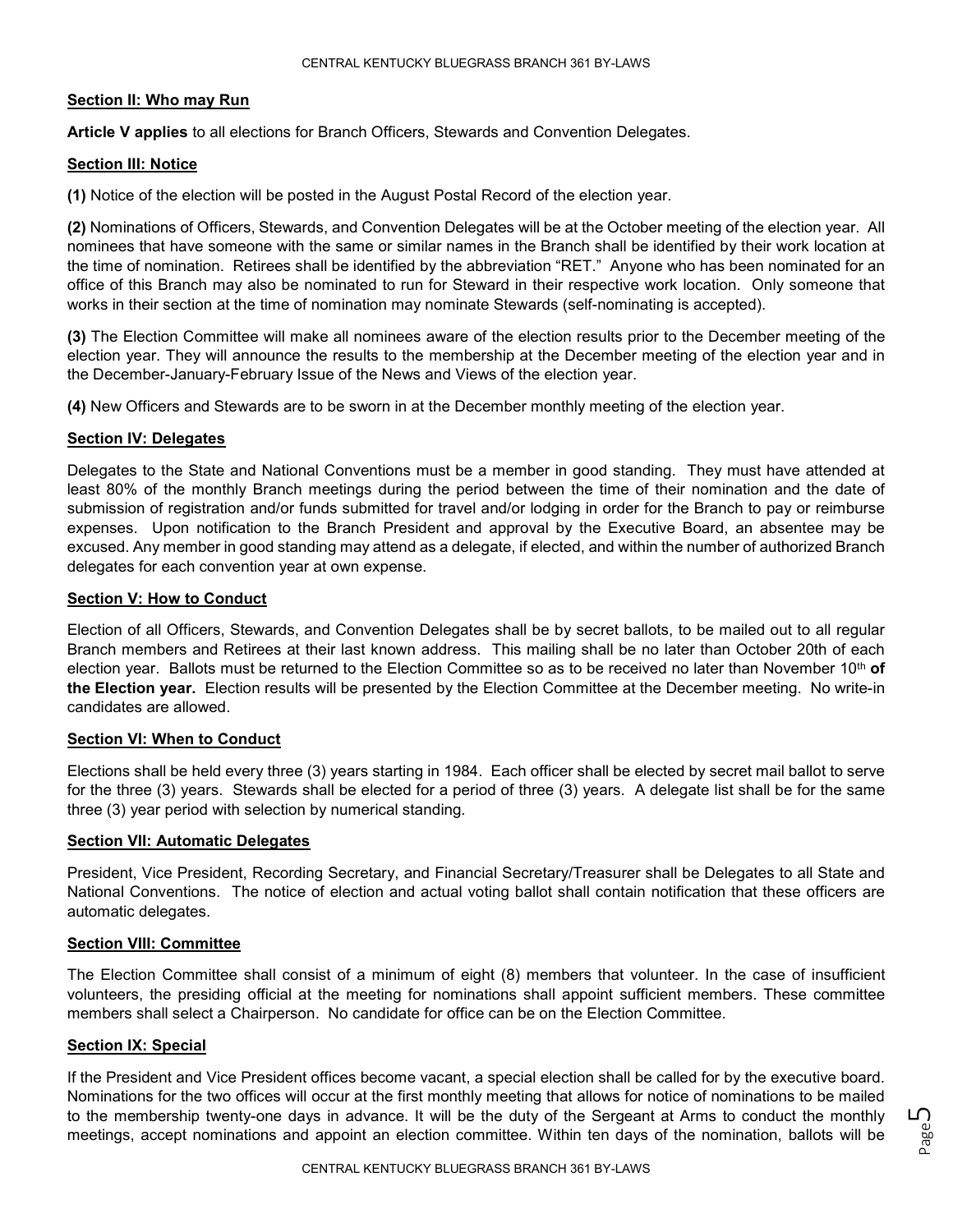mailed to the last known address of all members in good standing. Ballots must be returned so as to be received by the election committee by the last day of the month in which nominations occur. The day to day operations of the branch will be conducted by the Executive Board until the election results are announced and the President and Vice-President are installed at the following monthly meeting.

# **ARTICLE VI: DUTIES OF OFFICERS**

Duties of Branch Officers shall be outlined in Article VI of the National Constitution for the Government of Subordinate Branches this Article, with additional duties and responsibilities defined in Article XIV below.

## **Section I: President**

The President shall preside at all meetings of the Branch; preserve order; sign all warrants on the Assistant Financial Secretary/Treasurer ordered drawn by the Branch, and all other papers ordered by the Branch; have general supervisory powers over the Branch; see that officers perform their duties, enforce the Constitution, By-Laws, Rules and Regulations of the Branch; appoint all committees not otherwise provided for; give the deciding vote when a tie occurs; examine and announce the result of all balloting and other votes. The President shall not make or second any motion or take part in any debate while in the Chair; shall ascertain from the Financial Secretary/Treasurer before adjournment of the meeting the amount of money received since the previous meeting. At the end of the President's term, they will make a report showing the progress and condition of the Branch.

The President will, together with the Financial Secretary/Treasurer, sign and file with the Secretary of Labor on behalf of the Branch, an annual financial report if required by public law. The filing of such report will be required unless the Branch has received express notification from the National Association that it is exempt from such requirements.

The President is the chief steward for the Branch, and may delegate such authority to other members. The President shall at all times have the authority to relieve any steward, whether appointed or elected, of any representational duties or functions, and to assign such duties or functions to another member appointed by the President, whenever the President concludes that such action is necessary to ensure that the Branch meets its representational responsibilities or to ensure Branch compliance with NALC policy.

#### **Section II: Vice-President**

The Vice President shall preside in the absence of the President, and in case of death, resignation, disqualification, refusal or neglect of the President to discharge the duties of his/her office, the Vice President shall then perform all duties incumbent upon the President for the remainder of the term of office.

#### **Section III: Recording Secretary**

The Recording Secretary shall keep a correct record of the proceedings of the Branch in a book to be kept for that purpose. He/she shall notify applicants for membership in writing of their election or rejection, and members of their suspension, expulsion or acceptance of resignation. He/she shall report to the National Secretary-Treasurer immediately the suspension, expulsion, or reinstatement of a member. He/she shall attend to all correspondence of the Branch, and properly mark and file all papers ready for inspection at any time, and notify the members of special meetings when ordered by the President. He/she shall make semi- annually a report to the Branch showing the number of members elected, rejected, initiated, suspended, reinstated, with-drawn, and the number of deaths, giving date of death; also, the receipts, benefits paid, amount expended, and amount on hand. Within one week after his/her term expires, or upon an earlier termination thereof, he/she shall deliver to his/her successor all books and papers together with all other property of the Branch in his/her possession.

## **Section IV: Financial Secretary/Treasurer**

The Financial Secretary/Treasurer shall keep a record book showing the names of members, when admitted and place of residence, collect dues and all other moneys due the Branch, keep a regular account thereof, and at each meeting (or prior thereto whenever the prompt payment of the National per capita tax or other necessity may require same) pay the same to the Treasurer, take his/her receipts and retain them as vouchers in settlement. He/she shall personally, or through duly authorized deputies appointed when necessary for each station, and who shall whenever practicable be the station delegate or representative selected or appointed to represent the station, solicit payment from all members in arrears, and on the day of an election and before a ballot taken, furnish the President with a list of members not entitled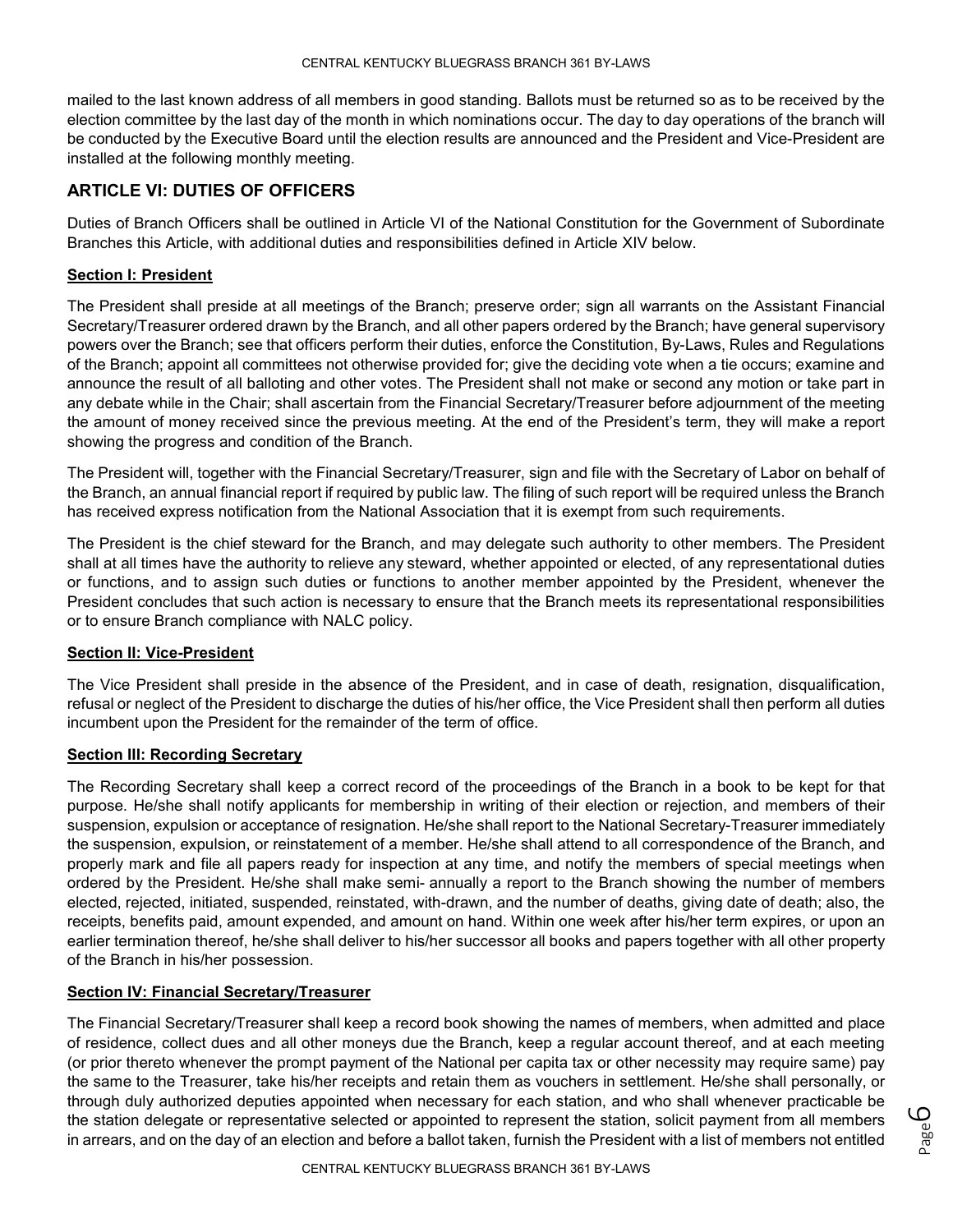to vote. He/she shall semi-annually furnish the National Secretary-Treasurer with a list of names of all the members of the Branch in good standing and shall notify the National Secretary-Treasurer monthly of the election of new members, also those suspended, expelled, deceased or re - signed. He/she shall keep an account of all properties, investments, and funds of the Branch which at all times shall be open for inspection, and at the end of his/her term make a report, and deliver to his/her successor in office, when qualified, all the books, papers and property in his/her possession belonging to the Branch. To insure the faithful performance of their duties, the Financial Secretary and his/her deputies shall be bonded in such amount and in such manner as the Branch may direct.

The Financial Secretary/Treasurer shall receive, receipt for, and disburse all moneys of the Branch, and keep a regular account thereof. He/she shall pay all warrants drawn on him/her by the Assistant Financial Secretary/Treasurer voted by the Branch and signed by the President, and have all accounts receipted upon payment of the same. He/she shall, whenever requested by the President, and at the end of his/her term, make a report showing his/her receipts, disbursements and amount of money on hand; deliver his/her books, papers and money to his/her successor in office, when qualified; and to insure the faithful performance of his/her duties, he/she shall be required to furnish a bond in such sum as the Branch may direct.

## **Section V: Assistant Financial Secretary/Treasurer**

The Assistant Financial Secretary/Treasurer shall draw all warrants on the Financial Secretary/Treasurer as ordered by the Branch. He/she will assist the Financial Secretary/Treasurer in all duties as assigned by the Financial Secretary/Treasurer.

## **Section VI: Sergeant-at-Arms**

The Sergeant-at-Arms shall preserve order in the meeting under the instruction of the President. It shall be his/her duty to see that none but members are present at the meetings unless directed by the President or a vote of the Branch.

#### **Section VII: Health Benefits Representative**

The Health Benefits Representative shall perform such duties as the Constitution and Laws of the National Association of Letter Carriers Health Benefit Plan require. He/she shall, whenever requested by the President, and at the end of his/her term, make a report showing his/her receipts, disbursements and amount of money on hand; deliver his/her books, papers and money to his/her successor in office, when installed; and to insure the faithful performance of his/her duties, he/she shall be required to furnish a bond in such sum as the Branch may direct.

#### **Section VIII: Director of Retirees**

The Director of Retirees shall be responsible for periodic retirement seminars for the membership, maintaining a list of retired members and years of membership, and organize the annual retirement luncheon and gold card presentations.

#### **Section IX: Trustees**

The Trustees shall examine and report to the Branch the condition of the books of the officers, compare the vouchers and records to see that they correspond with the collections/disbursements, report to the membership monthly the budgeted and non-budgeted expenditures, and examine the membership data base during February and August of each calendar year. They shall have custody of all Branch property and maintain record of same, they shall also perform other duties as the Branch may require of them. The Board of Trustees shall be known as the Trustees of Branch No. 361 of the National Association of Letter Carriers of the United States of America.

#### **Section X: Officer Vacancies**

All vacancies in the Branch shall be filled by Presidential appointment from the membership to serve the remainder of the term.

#### **Section XI: Additional Duties**

In addition to the duties assigned to each officer, he/she shall perform other duties as the Branch may direct.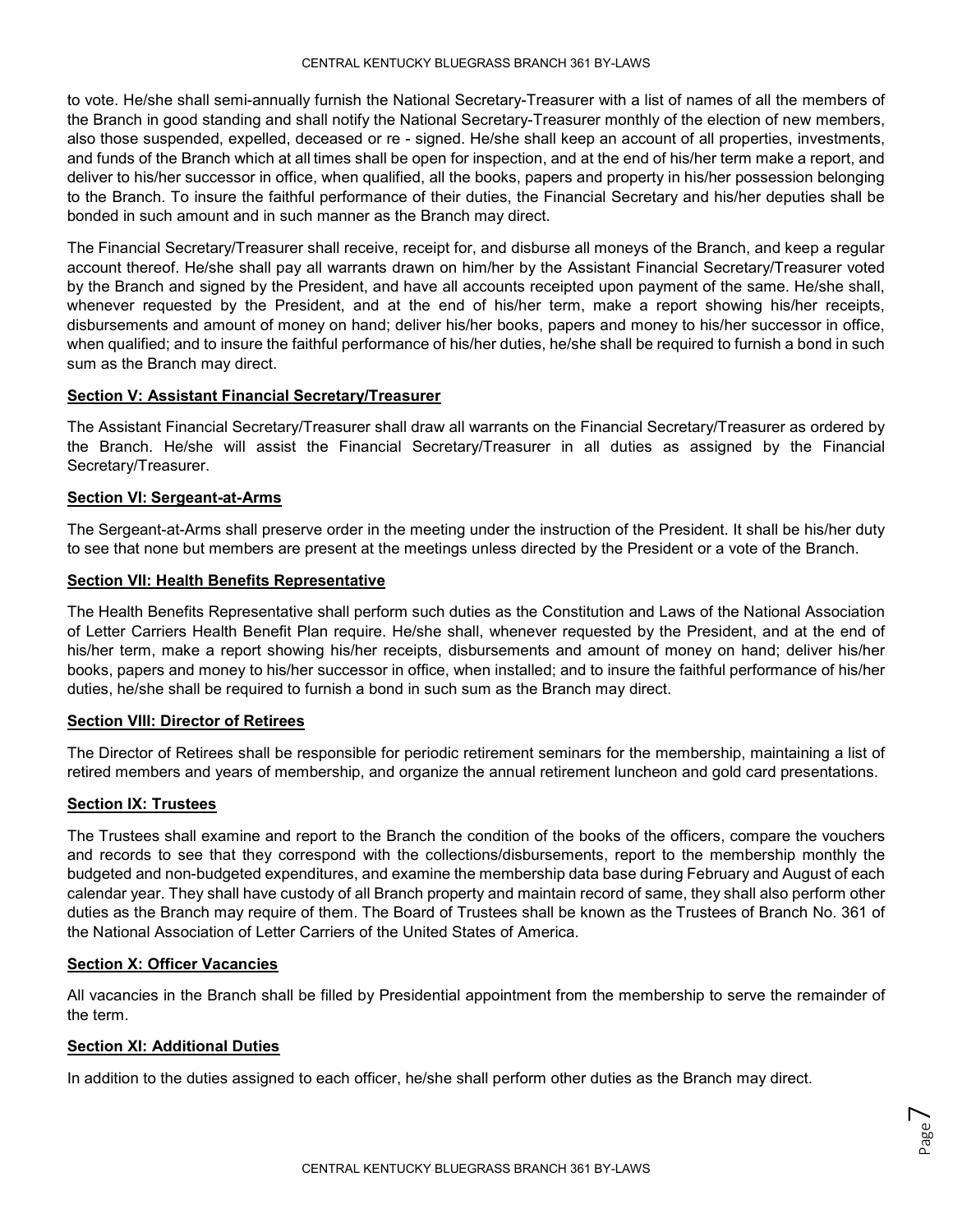#### **Section XII: Bonding**

Every officer, agent, shop steward, or other representative or employee of the Branch who handles funds or other property of the Branch shall be bonded to the extent required by applicable law. All bond premiums shall be paid by the Branch. The Financial Secretary/Treasurer shall be bonded for the amount required by law.

## **ARTICE VII: DUES-FEES-FINES-ASSESSMENTS**

#### **Section I: Dues of the Branch**

| Retirees:          | \$12.00 per year                                  |
|--------------------|---------------------------------------------------|
| Regular Members:   | Two (2) hours pay per month City Carrier 1 step D |
| Associate Members: | Two (2) hours pay per month City Carrier 1 step D |

#### **Section II: Fines/Forfeitures**

Any member failing to pay fines, assessments or monthly dues within thirty (30) days after same becomes due shall forfeit his/her membership, vacate any Branch Office that he/she may hold and lose his/her right to voice and vote at Branch Meetings.

A former member whose membership has been forfeited may be reinstated by the payment of back fines, assessments and dues, as well as such reinstatement fee as the Branch may prescribe by reasonable rules, uniformly applied.

#### **Section III: Dues Increase**

The rate of dues of this Branch may be raised by secret ballot vote of the majority of members present and voting at a Branch Meeting, after due notification to members, according to the National Constitution.

## **Section IV: Retirement Dues**

Any member leaving the Postal Career Service for any reason other than retirement shall be dropped from membership unless he/she signifies in writing to the Branch Recording Secretary as soon as possible that he/she wishes to become an associate member.

#### **Section V: Time Limits**

All retiring Postal Career Employees must submit a PS form 1189 (Payment of Dues from Annuity) after their official retirement date to maintain their membership in the NALC. The National Secretary will provide direction to each retiree on how and when to submit PS Form 1189 upon retirement.

## **ARTICLE VIII: BRANCH PAYMENT OF DUES**

#### **Section I: Funds Relief**

A member in a non-pay status because of sickness or injury with no sick or annual leave left to his/her credit shall have their dues paid for by the Branch treasury. Also, any regular member on LWOP due to a suspension shall have their dues paid while an active grievance is in progress. Any member that is on Postal rolls and is being compensated by the Department of Labor shall be required to meet his/her Branch dues obligations to the National and State Associations. The amount of such obligation shall be calculated by the Financial Secretary/Treasurer and mailed to the member.

## **ARTICLE IX: COMMITTEES**

#### **Section I: Presidential Appointment**

The President of this Branch shall appoint all committees of the Branch.

# **ARTICLE X: CHARGES**

This Branch will comply with Article X of the National Constitution for the Government of Subordinate Branches.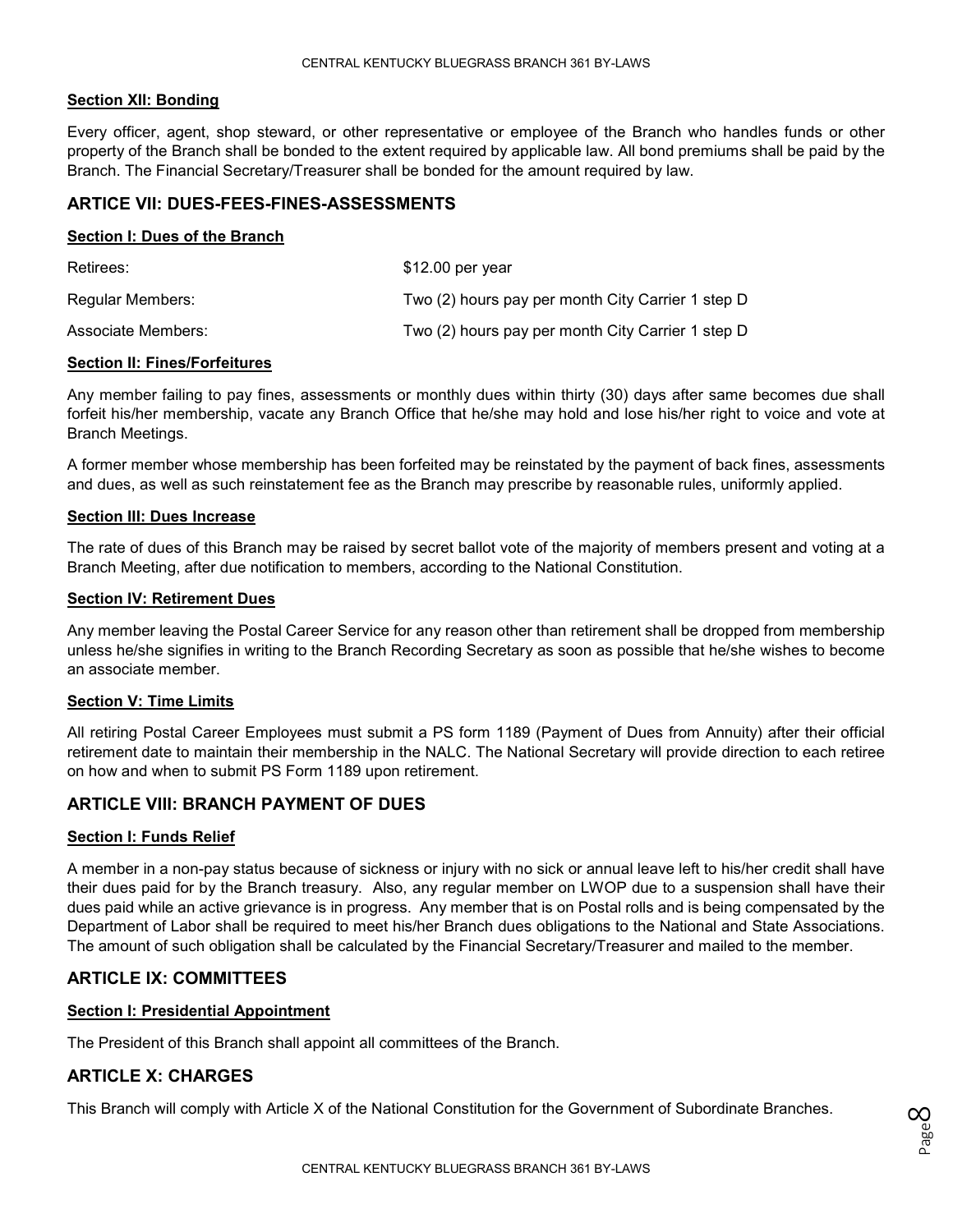## **ARTICLE XI: APPEALS**

This Branch will comply with Article XI of the National Constitution for the Government of Subordinate Branches.

## **ARTICLE XII: FUNDS**

#### **Section I: Name of Bank**

All funds of the Branch shall be deposited in the Lexington Postal Credit Union or in any other federally insured bank or deposit institution so agreed upon by the Branch Executive Board.

## **Section II: Budget**

The Branch expenditures shall be determined by a yearly budget. The Budget Committee will be appointed by the President at the August meeting. The Budget Committee will present the upcoming year's budget at the October meeting. Discussion and/or amendments shall be held at the October meeting. By affirming vote of members present at the October meeting, the budget shall be scheduled for a final passage vote at the regular November meeting. Any expenditure in excess of \$100.00 or more that are not budgeted, or any expenditures in excess of the budgeted amount must be presented and approved at two (2) consecutive meetings prior to their expenditure, unless presented by the Executive Board and approved by vote at a regular meeting.

## **Section III: Expenditure Authorization**

Under review of the Board of Trustees, approval of the budget, and passage of an authorizing vote at December's Monthly meeting, the President and Financial Secretary/Treasurer will have authority during the upcoming budget year to pay all budgeted items, with monthly expenditures being read into the next monthly meeting's minutes.

All Branch funds must be used for the purpose determined by the members.

This Branch will allow the President to obligate Branch funds up to \$1000.00 between Branch meetings to carry on the business of his/her office and the Branch to be used in the case of emergencies only. Vouchers are to be presented to the Financial Secretary/Treasurer.

All checks drawn on Central Kentucky Bluegrass Branch 361 funds must be signed by the President and Financial Secretary/Treasurer. In the absence of the President the Vice-President is authorized to sign.

#### **Section IV: End of Year Review**

At the February monthly meeting a recommendation by the Executive Board for any unspent, budgeted funds from the previous year will be presented to and voted on by the members present.

## **Section V: Travel Expenses**

Travel expense and per diem will be paid by the Branch for any member in good standing when it is deemed appropriate that they need to attend any state and or regional meeting. All other members may attend these meeting at their own expense. Registration will be paid by the Branch for all members in good standing who attend these meetings. Any member registered for a meeting who fails to attend will be responsible for reimbursing any expenses incurred by the Branch on their behalf. In emergency situations the Executive Board can excuse the paid person and, if excused the forfeiture is not required.

#### **Section VI: Union Leave Reimbursement**

Whenever it is necessary for the President of Central Kentucky Bluegrass Branch 361 or any member authorized by him/her to perform duties necessary to the efficient operation of the Branch, they will be reimbursed for any Union Official Leave (084) time away from their Letter Carrier duties at their base rate of pay. For example: Grievances, negotiations, arbitration, training, etc.

The yearly budget for Union Official Leave (084) reimbursements will be set at 16 hours per pay period/416 hours per annum. All hours must be documented with a pay stub detailing Union Official Leave (084) usage and a voucher showing reason why Union Official Leave was used. Any hours used above the 416-hour annual maximum must be approved by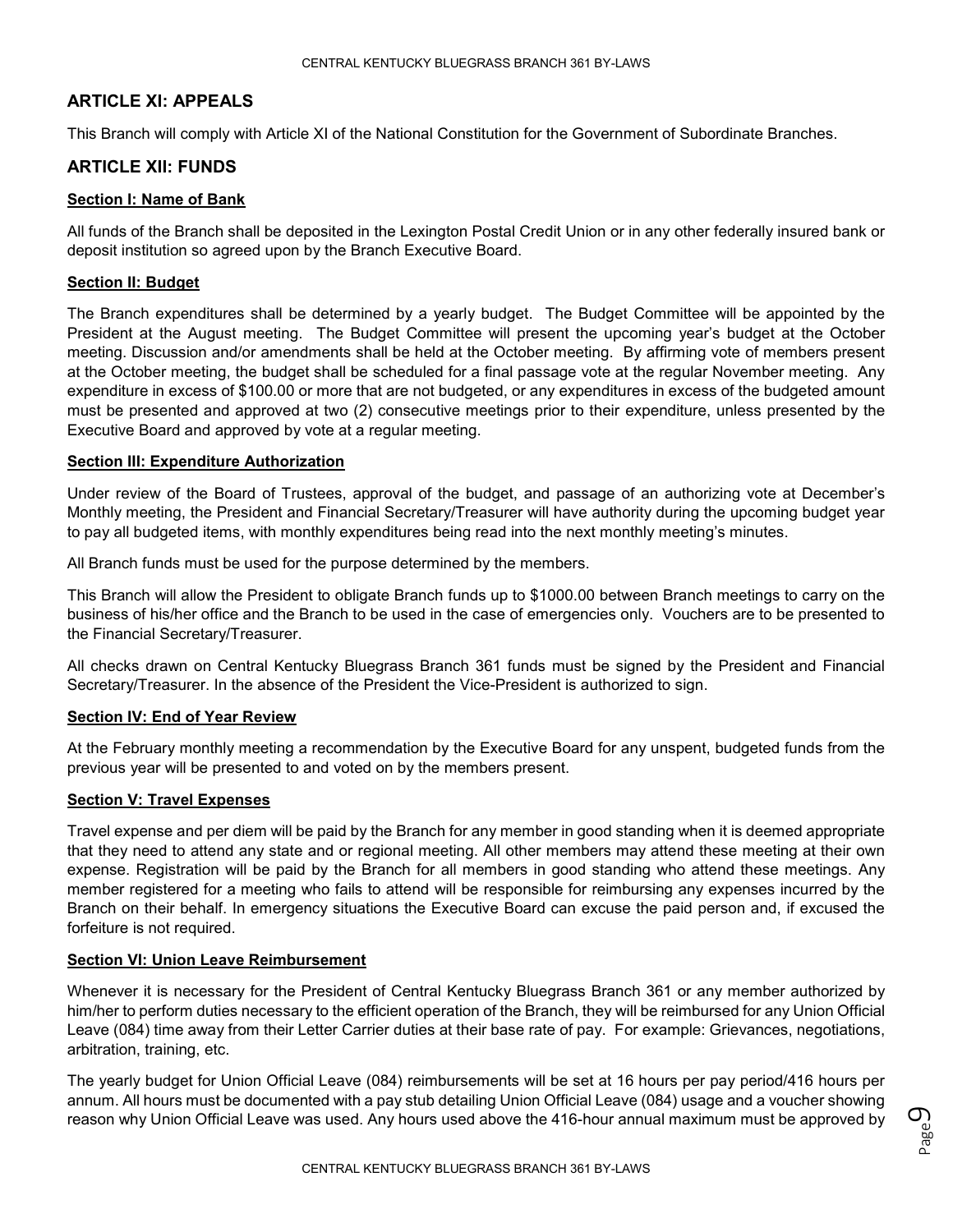the Executive Board and the membership at the next meeting. He/she will be paid wages for all Union Official Leave (084) approved and documented (up to 8 hours per day) along with lost benefits.

Lost benefits will be defined as:

(a) Sick Leave: Four (4) hours for every eighty (80) union hours worked.

(b) Annual Leave: Union Official will be reimbursed at his/her Postal Rate of Annual Leave Accrual.

(c) All leave will be paid out in February of the following leave year.

(d) If an officer (or designee) is in the "FERS" TSP program he/she shall be paid as an expense, by the Branch, the same percentage (1%-5%) as the Postal Service pays as matching funds. It is the responsibility of the officer (or designee) to provide the President proof of the percentage entitlement.

#### **Section VII: Presidents Fund**

The President of Branch 361 shall be allowed up to \$1,500.00 per year for entertaining special guests of this Branch.

#### **Section VIII: Salaries**

Central Kentucky Bluegrass Branch 361 salaries are payable as follows:

| President                               |                                | \$600 per month |
|-----------------------------------------|--------------------------------|-----------------|
| Vice President                          |                                | \$480 per month |
| Recording Secretary                     |                                | \$360 per month |
| Financial Secretary/Treasurer           |                                | \$360 per month |
| Assistant Financial Secretary/Treasurer |                                | \$200 per month |
| Health Benefits Representative          |                                | \$40 per month  |
| <b>Trustees</b>                         |                                | \$40 per month  |
| Editor                                  |                                | \$50 per month  |
| Director of Retirees                    |                                | \$40 per month  |
| Sergeant at Arms                        |                                | \$40 per month  |
| <b>Records Custodian</b>                |                                | \$80 per month  |
| <b>Certified Stewards</b>               | Representing1 to 25 carriers   | \$150 per month |
|                                         | Representing 26 to 50 carriers | \$220 per month |

If a member holds two (2) of the positions above, the lower amount of the two (2) positions will be paid at the fifty percent (50%) rate. Salaries shall be due for pay after December 31st and June 30th bi-yearly. In addition to salaries the president and vice president will receive a \$50 per month phone allowance. All other individuals receiving a salary will receive a \$10 dollar per month phone allowance.

Page 1

Effective January 1, 2020 Central Kentucky Bluegrass Branch 361 salaries are payable as follows:

| President                                      |                                               | \$600 per month |
|------------------------------------------------|-----------------------------------------------|-----------------|
| Vice President                                 |                                               | \$425 per month |
| <b>Recording Secretary</b>                     |                                               | \$300 per month |
| Financial Secretary/Treasurer                  |                                               | \$400 per month |
| <b>Assistant Financial Secretary/Treasurer</b> |                                               | \$225 per month |
|                                                | CENTRAL KENTUCKY BLUEGRASS BRANCH 361 BY-LAWS |                 |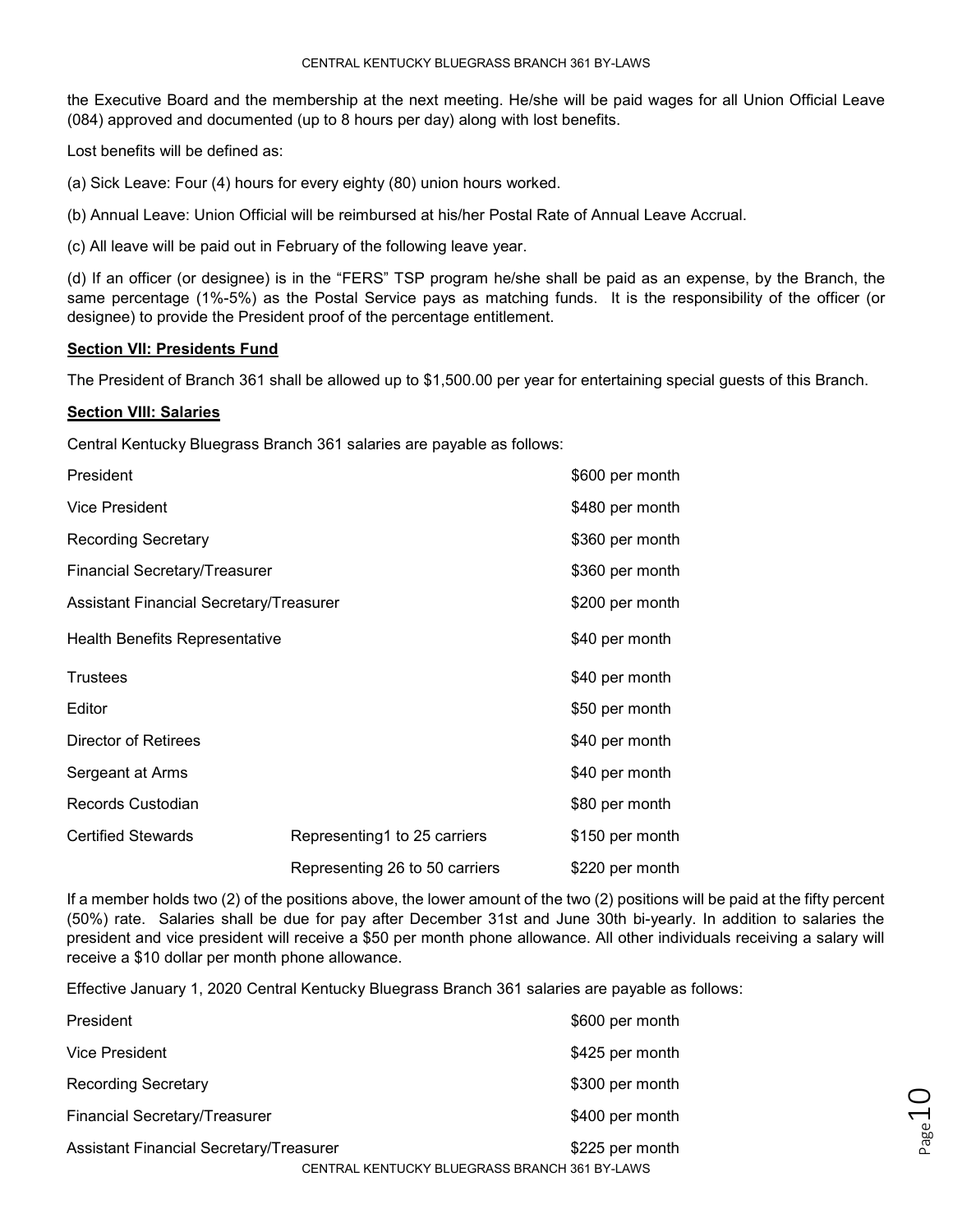#### CENTRAL KENTUCKY BLUEGRASS BRANCH 361 BY-LAWS

| Health Benefits Representative |                                | \$40 per month  |
|--------------------------------|--------------------------------|-----------------|
| <b>Trustees</b>                |                                | \$40 per month  |
| Editor                         |                                | \$50 per month  |
| Director of Retirees           |                                | \$40 per month  |
| Sergeant at Arms               |                                | \$60 per month  |
| Records Custodian              |                                | \$60 per month  |
| <b>Certified Stewards</b>      | Representing1 to 25 carriers   | \$150 per month |
|                                | Representing 26 to 50 carriers | \$220 per month |

If a member holds two (2) of the positions above, the lower amount of the two (2) positions will be paid at the fifty percent (50%) rate. Salaries shall be due for pay after December 31st and June 30th bi-yearly. In addition to salaries the president and vice president will receive a \$50 per month phone allowance. All other individuals receiving a salary will receive a \$10 dollar per month phone allowance.

## **Section IX: Travel Reimbursement**

All elected Officers, Stewards, and appointed positions of this Branch having to travel to conduct official union business will submit a voucher for payment after December 31st and June 30<sup>th</sup> bi-yearly to the Financial Secretary/Treasurer. Special cases of travel can be submitted on a case by case to the Financial Secretary/Treasurer.

## **Section X: Rate of Pay**

Travel allowance shall be paid at the amount set by the yearly budget for all authorized Union business travel.

#### **Section XI: Credit Cards**

Branch credit cards shall be maintained by the Branch Financial Secretary**/Treasurer** for issue and use for Union business only.

# **ARTICLE XIII: INDEMNIFICATION**

Article XIII of the National Constitution for the Government of Subordinate Branches will apply.

## **ARTICLE XIV: DELEGATION OF AUTHORITY AND RESPONSIBILITIES**

#### **Section I: Additional Officer Duties**

President: In addition to the duties of his/her position in Article VI, he/she is also primary contact for all Branch communications and oversees all Contractual Administration Activities.

Vice-President: In addition to the duties of his/her position in Article VI, he/she is also primary contact for all Branch Social Activities (Picnic, Fall Festival, Holiday Party), assist Director of Retirees in Preparations of Retiree Luncheon, and Membership Training and Education.

Recording Secretary: In addition to the duties of his/her position in Article VI, he/she will oversee the Records Management Program and Website for the Branch.

Financial Secretary/Treasurer: In addition to the duties of his/her position in Article VI, he/she is primary contact for all Branch Travel and Lodging for Conventions and Regional Meetings.

Assistant Financial Secretary/Treasurer: In addition to the duties of his/her position in Article VI, he/she is primary contact for the Food Drive, and Hall Rentals.

Sergeant at Arms: In addition to the duties of his/her position in Article VI, he/she will assist the Vice-President in all Branch Social Activities, be point of contact for Letter Carrier Political Fund (LCPF), and ensure the Meeting Hall is properly prepared for the Monthly Meeting.

Page1.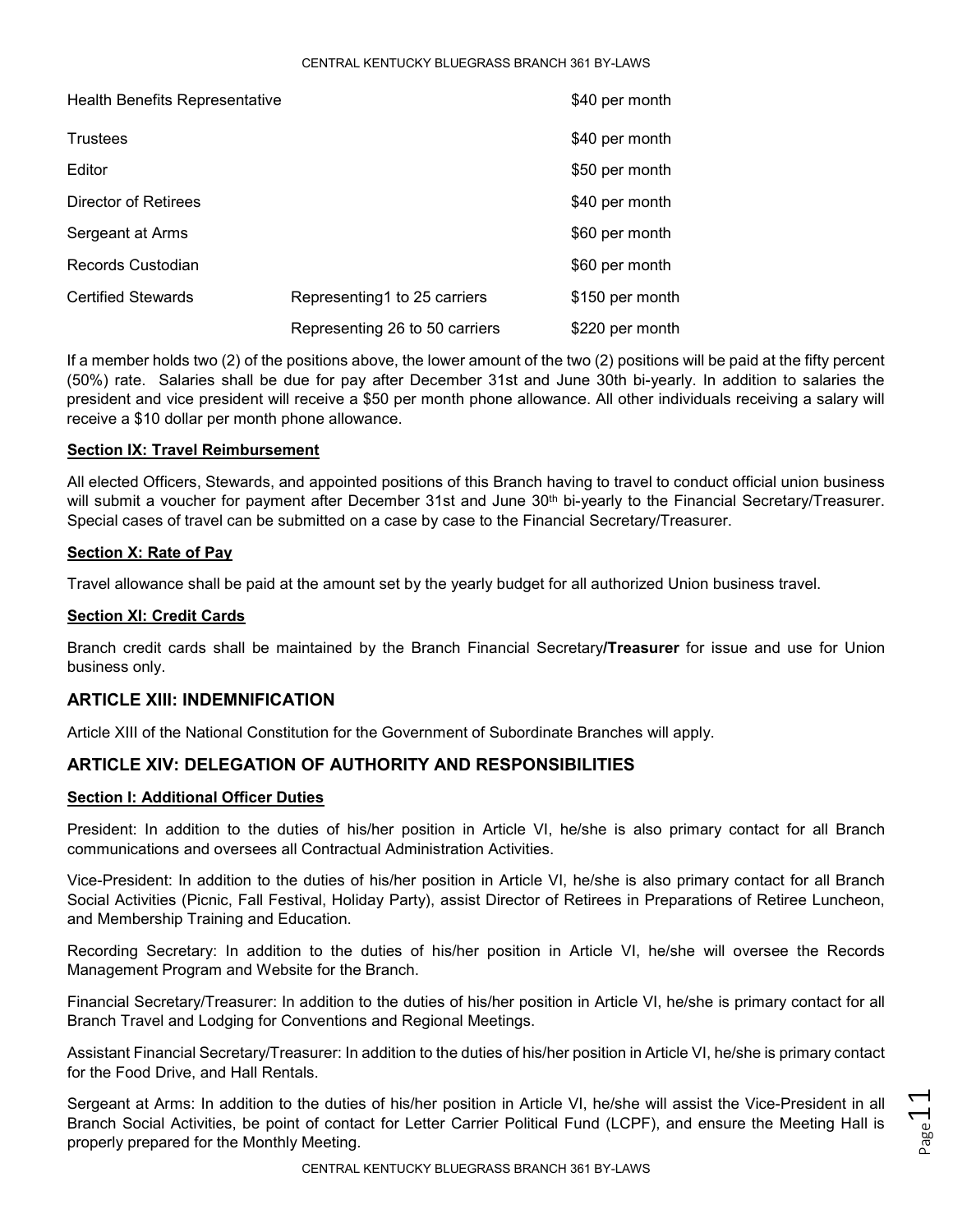#### **Section II: Administrative Duties**

The Executive Board oversees all Administrative Duties of the Branch.

## **Section III: Contractual Administration**

The President oversees all Contractual Administration Activities.

#### **Section IV: Training and Education**

The Vice-President oversees all Membership Training and Education.

## **Section V: Social and Charitable Activities**

The Vice-President and Assistant Financial Secretary/Treasurer will oversee all Social and Charitable Activities.

## **Section VI: Additional Responsibilities for Stewards**

**Branch Activities:** Stewards will assist the Vice-President and Assistant Financial Secretary/Treasurer with publicizing the picnic, fall festival, holiday party, retiree luncheon and other branch activities and must attend two of the four listed activities.

**Food Drive:** Stewards will serve as the food drive coordinator for their zone or station and will be responsible for separating, transporting the bags and cards as well as ensuring they are delivered on the chosen date. They will coordinate the food collection and ensure the food is weighed and the totals given to the Branch food drive coordinator. Stewards will be required to be available unless absence approved in advance by President.

**Membership**: In addition to recruiting non-members, Stewards shall sign up members in their zone to be E-activists and for automatic contribution to L.C.P.F. (off the clock and out of uniform.) Stewards shall maintain a zone roster of members and non-members, with address, phone and email address, and present a copy to the secretary each quarter if there are any changes.

**Training:** Beginning January 2018 Stewards shall attend mandatory bi-monthly training on the third Tuesday of odd months with one excused absence for annual leave. Stewards shall attend at least one KIM region 6 training during their three-year term. Newly elected stewards are to become certified within ninety days of installation. All stewards shall be required to be recertified annually, during the first quarter, beginning in 2019.

# **ARTICLE XV: BY-LAW AMENDMENTS**

These By-Laws shall not be altered, amended or repealed except in the following manner:

#### **Section I: How to Amend**

All changes must be in writing, stating the Article and Sections to be changed and signed by at least ten (10) members or presented by the Bylaws Committee. A Bylaws Committee will be appointed each year at the August monthly meeting to determine if and recommend any proposed changes.

#### **Section II: Introduction of Proposals**

All changes must be noted on call for the meeting at which they will be introduced.

## **Section III: Changes to Proposals**

Any proposed changes/amendments must be introduced and discussed at the meeting the changes/amendments were introduced.

## **Section IV: Vote on Changes**

All changes will be voted upon by a majority of the members present and voting at the Branch meeting subsequent to the meeting at which the By-Law changes were presented.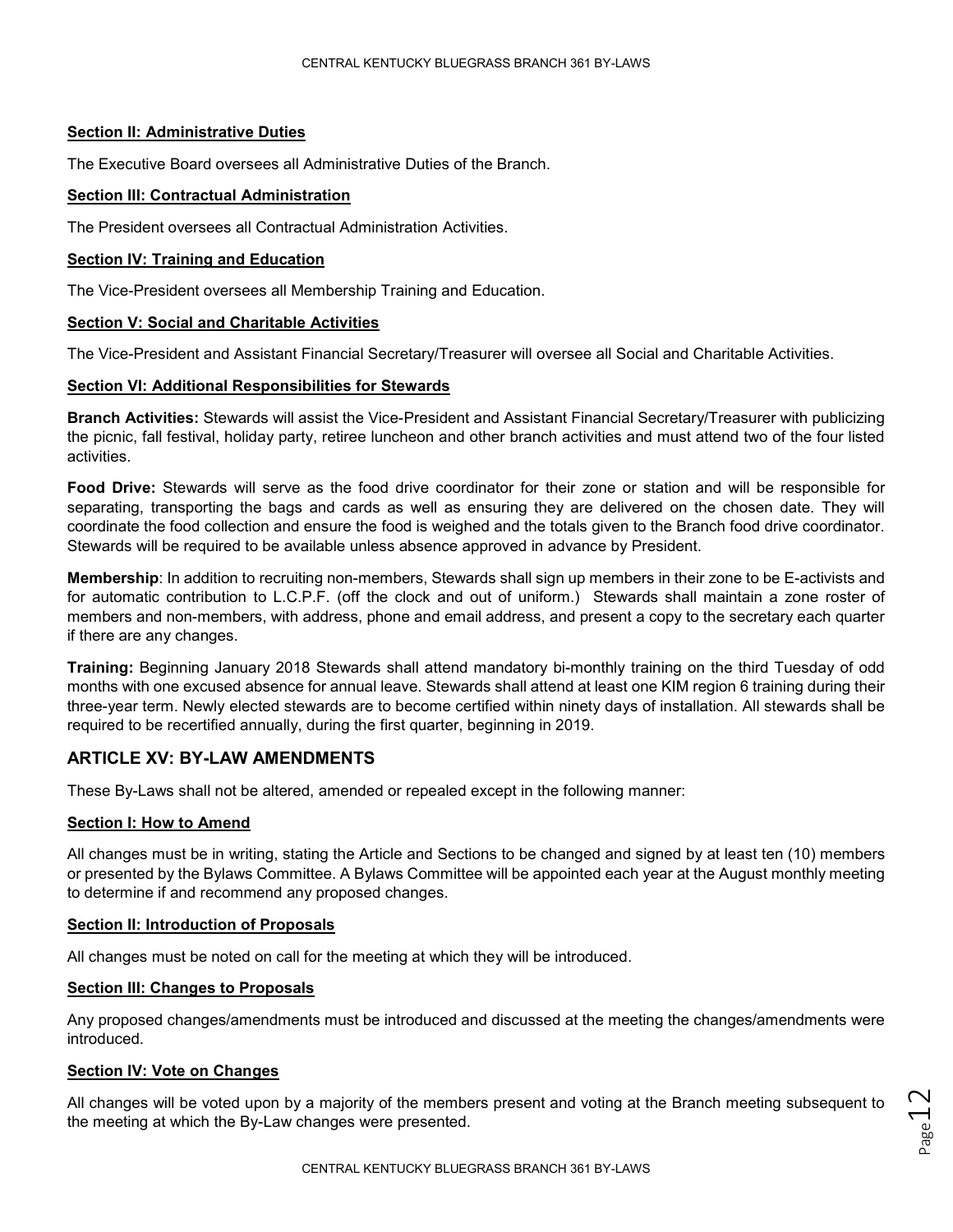#### **Section V: Final Vote**

No Amendments will be accepted at the Monthly Meeting where the second reading occurs.

#### **Section VI: Effective Date**

All By-Laws shall become effective upon adoption by this Branch and the approval of the National Committee of Constitution of Laws.

#### **Section VII: Parliamentary Procedure**

The Roberts Rule of Order shall be the guide of this Branch in matters of Parliamentary practice.

## **Section VIII: Supersession**

All resolutions, motions, rules, actions or By-Law contrary to the above are hereby rescinded and nullified.

## **ARTICLE XVI: GENERAL RULES**

1. The maker of any motion and any member wishing to second a motion must rise and be recognized by the Chair. That person must then state his or her name and work location prior to making, or being the second for, any motion. Any retired member shall so identify themselves. A motion may not be opened for discussion until it has received a second motion and has been stated by the Chair. If the Chair so directs it shall be reduced to writing before being received.

2. When a question shall be up for consideration, only the following motions shall be entertained, having precedence in order named here: to adjourn, to lay on the table, for previous question, to postpone to a certain time, to amend or to postpone indefinitely. The first four (4) shall be decided without debate and the motion to adjourn shall not be considered until "New Business" in the order of business shall have been entered upon. When the previous question is called for it shall be put in this form: "Shall the main question not be put?"

3. No member shall have the privilege of speaking more than twice on any debatable question except by unanimous consent. No member shall speak more than five (5) minutes on any question unless additional time is allotted by the presiding officer.

4. Any member shall rise to a point of order. All debate shall cease until the point of order is decided by the chair. Any member may appeal the decision of the Chair to the members present.

5. Any member wishing to cross the floor to retire shall rise in his place and respectfully request permission from the Chair. If it is granted he or she may do so, but no member will be allowed to leave his or her place while a question is being debated.

6. Any member who talks too loudly or makes unnecessary noise will be asked to leave the meeting.

7. Official documents and extracts from private papers only shall become the property of the Branch

8. Any item that is to be brought up at the Labor Management Meetings shall be presented to the Branch Recording Secretary in writing prior to the start of each regular meeting of the Branch, At the discretion of the president other items may be submitted from the floor.